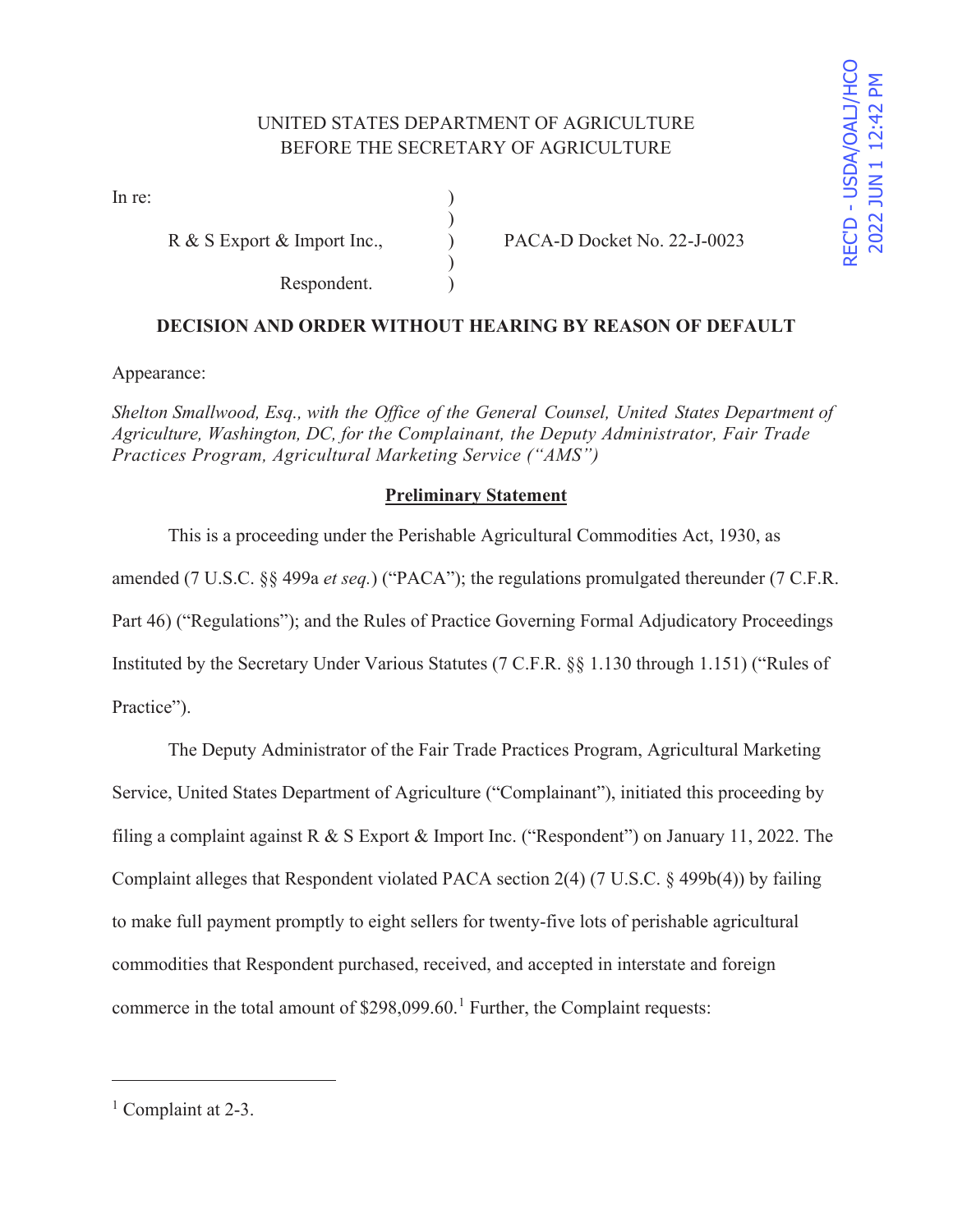- 1. That *unless Respondent fails to file an answer within the time allowed*, or admits all the material allegations of this Complaint, this proceeding be set for oral hearing in conformity with the Rules of Practice governing proceedings under the PACA; and
- 2. That the Administrative Law Judge find that Respondent has willfully, flagrantly and repeatedly violated section 2(4) of the PACA (7 U.S.C. § 499b(4)), and publish the facts and circumstances of Respondent's violations pursuant to section  $8(a)$  of the PACA (7 U.S.C. § 499h(a)).

Complaint at 3-4 (emphasis added).

Respondent was duly served with a copy of the Complaint and did not file an answer

within the twenty-day period as prescribed by section 1.136 of the Rules of Practice (7 C.F.R. §

 $1.136$ ).<sup>2</sup>

On April 12, 2022, Complainant filed a motion for decision without hearing by reason of

default ("Motion for Default") and proposed decision without hearing by reason of default

("Proposed Decision") pursuant to section 1.139 of the Rules of Practice (7 C.F.R. § 1.139).

Respondent has not filed any objections to Complainant's Motion for Default or Proposed

Decision.<sup>3</sup>

 $2$  United States Postal Service records reflect that the Complaint was sent to Respondent via certified mail and delivered on January 19, 2022. Respondent had twenty days from the date of service to file a response. 7 C.F.R. § 1.136(a). Weekends and federal holidays shall be included in the count; however, if the due date falls on a Saturday, Sunday, or federal holiday, the last day for timely filing shall be the following work day. 7 C.F.R. § 1.147(h). In this case, Respondent's answer was due on or before March 7, 2022. Respondent has not filed an answer.

<sup>&</sup>lt;sup>3</sup> United States Postal Service records reflect that Complainant's Motion for Default and Proposed Decision were sent to Respondent via certified and delivered on April 25, 2022. Respondent had twenty days from the date of service to file objections thereto. 7 C.F.R. § 1.139. Weekends and federal holidays shall be included in the count; however, if the due date falls on a Saturday, Sunday, or federal holiday, the last day for timely filing shall be the following work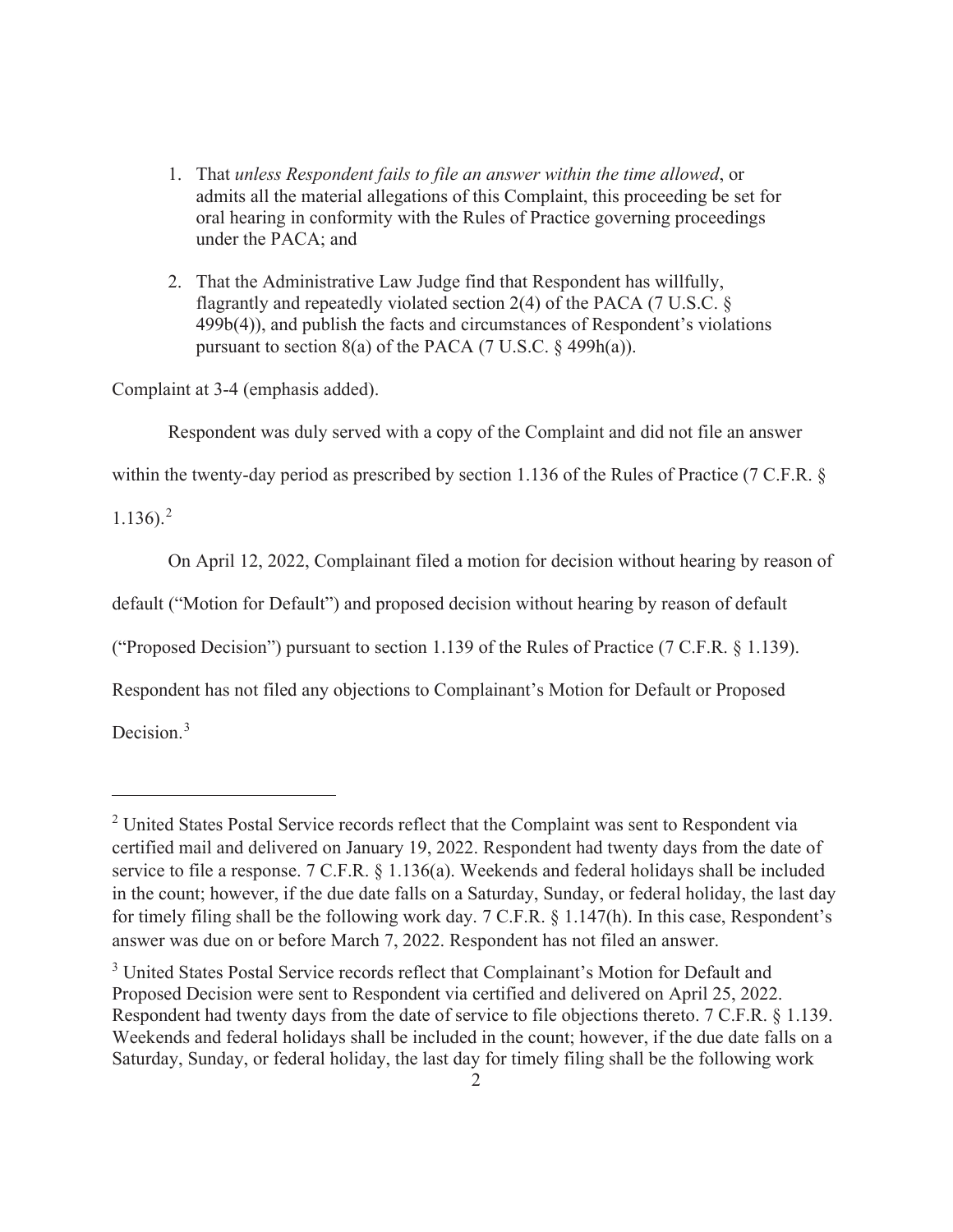Failure to file a timely answer or failure to deny or otherwise respond to allegations in the Complaint shall be deemed, for purposes of this proceeding, an admission of the allegations in the Complaint, unless the parties have agreed to a consent decision.<sup>4</sup> Other than a consent decision, the Rules of Practice do not provide for exceptions to the regulatory consequences of an unfiled answer where, as in the present case, no meritorious objections have been filed.<sup>5</sup>

 As Respondent failed to answer the Complaint, and upon Complainant's motion for the issuance of a decision without hearing, this Decision and Order is issued without further procedure or hearing pursuant to section 1.139 of the Rules of Practice (7 C.F.R. § 1.139).

#### **Findings of Fact**

- 1. Respondent R & S Export & Import Inc. is or was a corporation organized and existing under the laws of the state of Florida, and its mailing address is 10450 Doral Blvd Suite 206, Doral, Florida 33178. The Complaint in this case was served at the company mailing address.
- 2. At all times material herein, Respondent was licensed and/or operating subject to the provisions of PACA. License number 2003 0259 was issued to Respondent on November 21, 2002. This license terminated on November 21, 2020, pursuant to PACA section 4(a) (7 U.S.C. § 499d(a)), when Respondent failed to pay the required annual renewal fee.
- 3. Respondent, during the period January 2020 through April 2020, on or about the dates and in the transactions set forth in Appendix A (attached to the Complaint and incorporated herein

day. 7 C.F.R. § 1.147(h). In this case, Respondent's objections were due on or before May 16, 2022. Respondent has not filed any objections.

 $47$  C.F.R. § 1.136(c).

<sup>5</sup> *See supra* note 3 and accompanying text.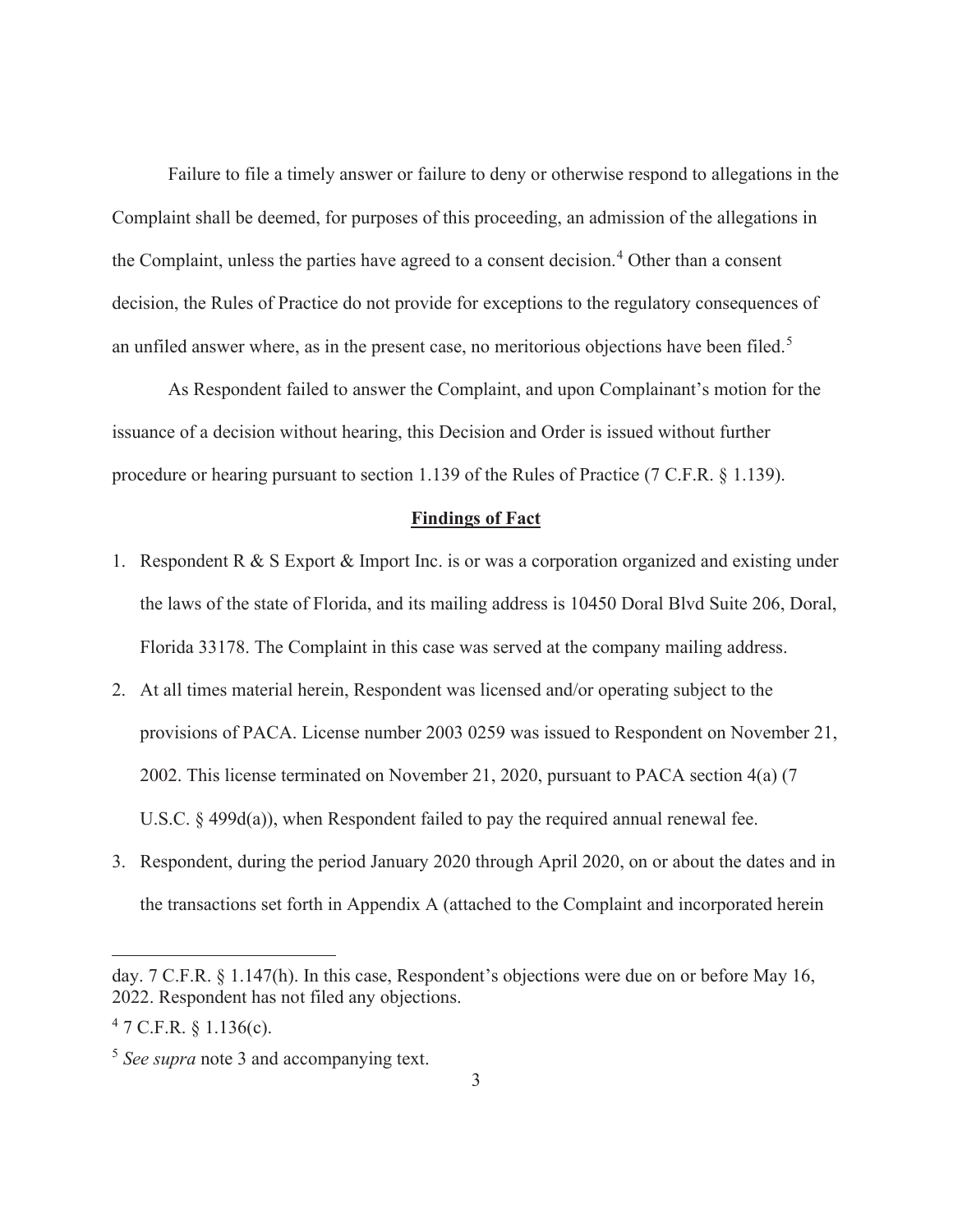by reference), failed to make full payment promptly to eight sellers for twenty-five lots of perishable agricultural commodities that Respondent purchased, received, and accepted in interstate and foreign commerce, in the total amount of \$298,099.60.

### **Conclusions**

- 1. The Secretary of Agriculture has jurisdiction in this matter.
- 2. Respondent R & S Export & Import Inc.'s failure to make full payment promptly with respect to the twenty-five transactions referenced in Finding of Fact No. 3 above, and as set forth in Appendix A to the Complaint, constitutes willful, flagrant, and repeated violations of PACA section 2(4) (7 U.S.C. § 499b(4)), for which the below Order is issued.
- 3. The total unpaid balance due to sellers represents more than a *de minimis* amount, thereby obviating the need for a hearing in this matter.<sup>6</sup>
- 4. As Respondent's PACA license is terminated, the appropriate sanction is publication of the facts and circumstances of Respondent's violations.<sup>7</sup>

### **ORDER**

- 1. Complainant's Motion for Decision Without Hearing by Reason of Default is GRANTED.
- 2. A finding is made that Respondent R & S Export & Import Inc. committed willful, flagrant, and repeated violations of PACA section 2(4) (7 U.S.C. § 499b(4)).

<sup>6</sup> *See The Square Group, LLC*, 75 Agric. Dec. 689, 695 (U.S.D.A. 2016); *Tri-State Fruit & Vegetable, Inc.*, 46 Agric. Dec. 81, 82-83 (U.S.D.A. 1984) (Ruling on Certified Question).

<sup>7</sup> *See Baiardi Food Chain v. United* States, 482 F.3d 238, 240 (3d Cir. 2007); *Koam Produce, Inc.*, 65 Agric. Dec. 589, 621 (U.S.D.A. 2006); *Hogan Distrib., Inc.*, 55 Agric. Dec. 622, 633 (U.S.D.A. 1996).